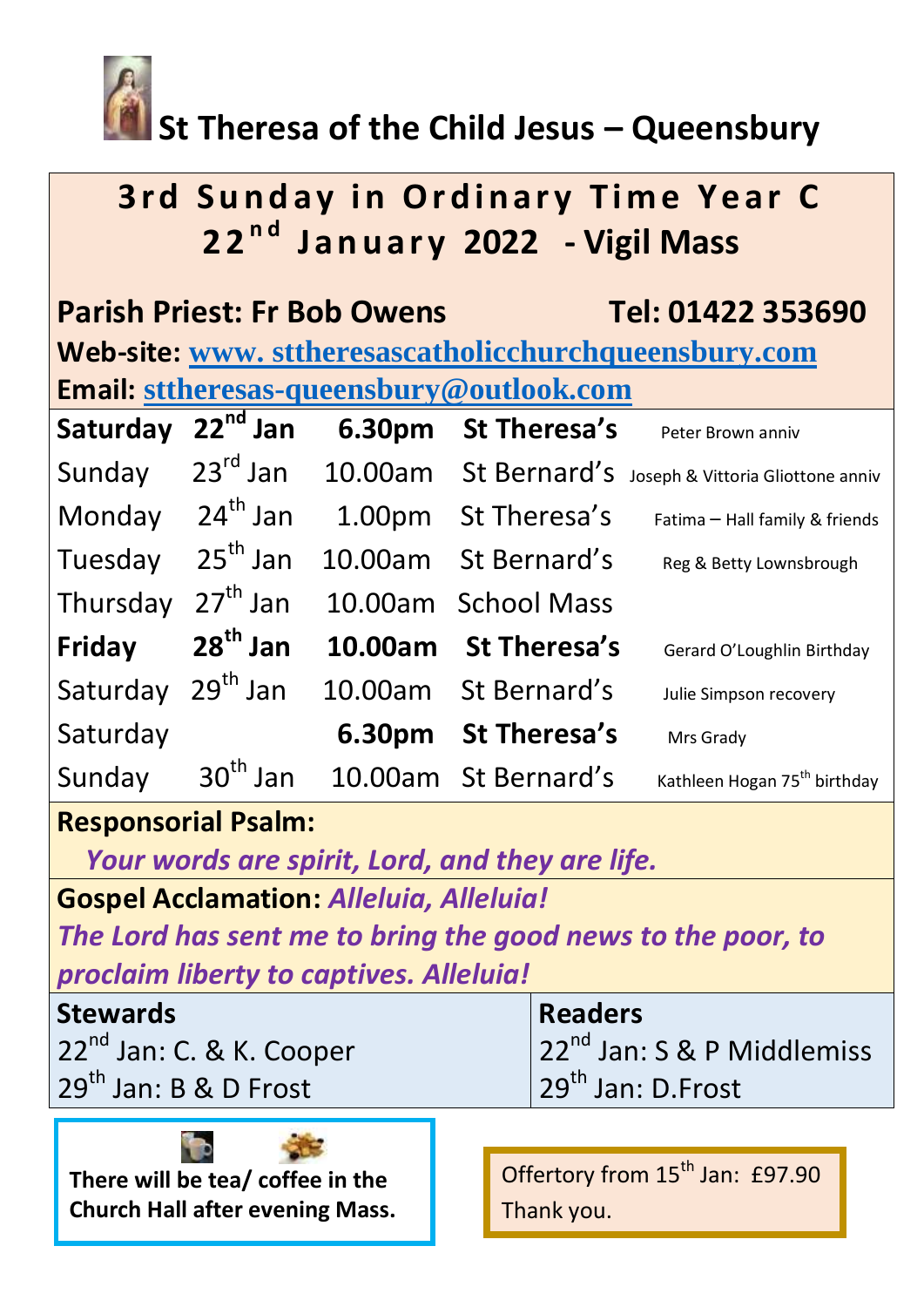#### **Please keep in your prayers**

**Those who have died recently**: Rosemary Raho R.I.P.

**The sick and those caring for them**: **St Theresa's** - Inge Parkinson, Nadine Crowther, Bridget McLoughlin, John Kennedy, Sue Dickerson, Holly, the Wainwright family, Nora Haley, Clifford & Christopher Browne, Sarah Hyde, the Hales family, Anne & Richard Greenwood, Lilian Thompson, Anne-Marie, Noah Brown and family, Sophie Middlemiss, Frank & Betty Mackrill, Cath & David Hodgson, Kath & Terry Hall, John Lunt and special intentions. **St Bernard's** – Barbara McDonald, Jean Barraclough, Francis Marshall and Dave Sutcliffe.

**Those whose anniversaries occur about this time**: Gerard Hodgson, Brian Nicholson, Kathryn Palmer

### **ST. THERESA'S PARISH EVENTS**

**HALL ACTIVITIES: wb 24th Jan**  24th January – **Fatima Mass** at 1pm followed by tea/coffee and a biscuit. 24th January – **Singing** 2.30pm. 25th & 27th - **St Theresa's Playgroup** meets every **Tuesday and Thursday** morning- term time from 9.15am to 11.15am. Children age 0 to preschool. £2 per child. **25th - Craft group** 1.30pm on Tuesdays. Spring programme: **25th Jan – stitched landscapes 1 st, 8th 15th Feb – pottery**  NO Meeting on 22<sup>nd</sup> Feb **1 st and 8th March- water colours** 15<sup>th</sup>, 22<sup>nd</sup>, 29<sup>th</sup> March and 5<sup>th</sup> April Easter Rabbits or cats. Contact Cath Cooper for further information 01274 882988 29th **AKA dance** group on Saturday morning.



**The Pope's Prayer Intention for January – for true human fraternity.** We pray for all those suffering from religious discrimination and persecution; may their own rights and dignity be recognized, which originate from being brothers and sisters in the human family.

#### **ST JOSEPH'S PRIMARY SCHOOL**

10.00am Thursday – School Mass

No school newsletters at the moment as the admin who does them is ill. Get well soon, Sharon.

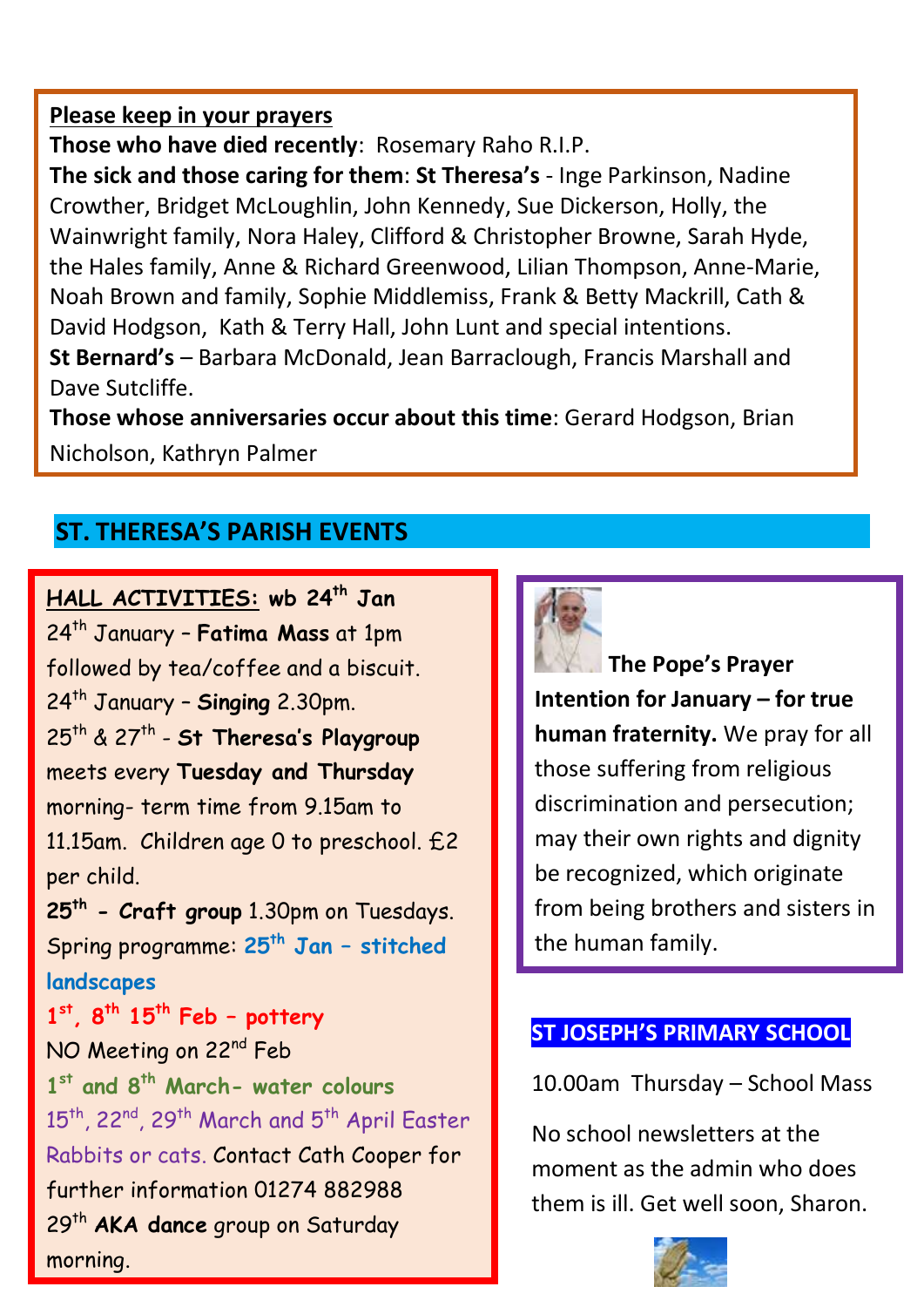#### **Points from the PARISH MEETING:**

- The sign of peace is to be reinstated but without physical contact eg a smile, nod of the head, raising a hand
- We will ask for the intercession of Our Lady after the bidding prayers.
- Holy Communion the stewards will no longer direct people to communion . The congregation will resume the way we went to communion before the pandemic. That is the **right hand side** from front to back and **the organ side** from back to front. People are asked to be aware of social distancing.
- Face masks and hand sanitizing are not mandatory but are to be encouraged.
- The restrictions to seating will be lifted on the organ side of the Church but the right hand side will remain socially distanced.
- The stewards are to be renamed 'Welcomers'.
- Hymn books will remain on benches.
- Candles will be available from next week.
- We will reinstate some social events eg coffee mornings, afternoon tea, summer fair ……
- We will restart rotas for flower arranging and cleaning.
- Mass times for Holy Days to be at 6.30pm
- Mass on Easter Sunday at 10am (No Mass on Holy Saturday)
- Stations of the Cross at 6.30pm on Good Friday

Volunteers are needed for the flower arranging and cleaning rotas. Can you help? Contact Fel, Ruth, Cath C or Christine R if you are interested. **Date of next meeting: Thursday 31st March at 6.30pm**

## *DEANERY EVENTS: [www.halifax-deanery.org.uk](http://www.halifax-deanery.org.uk/)*

SVP has a group at St Mary's – contact 07512011440

Deacon Rev. Sean Elliott will be ordained in Leeds Cathedral at 11am on Saturday  $26<sup>th</sup>$  February followed by a reception in the Cathedral (Wheeler) Hall. Sean will celebrate his first Mass at St Malachy's at 7pm on Tuesday 1<sup>st</sup> March followed by a reception in St Columba's hall.